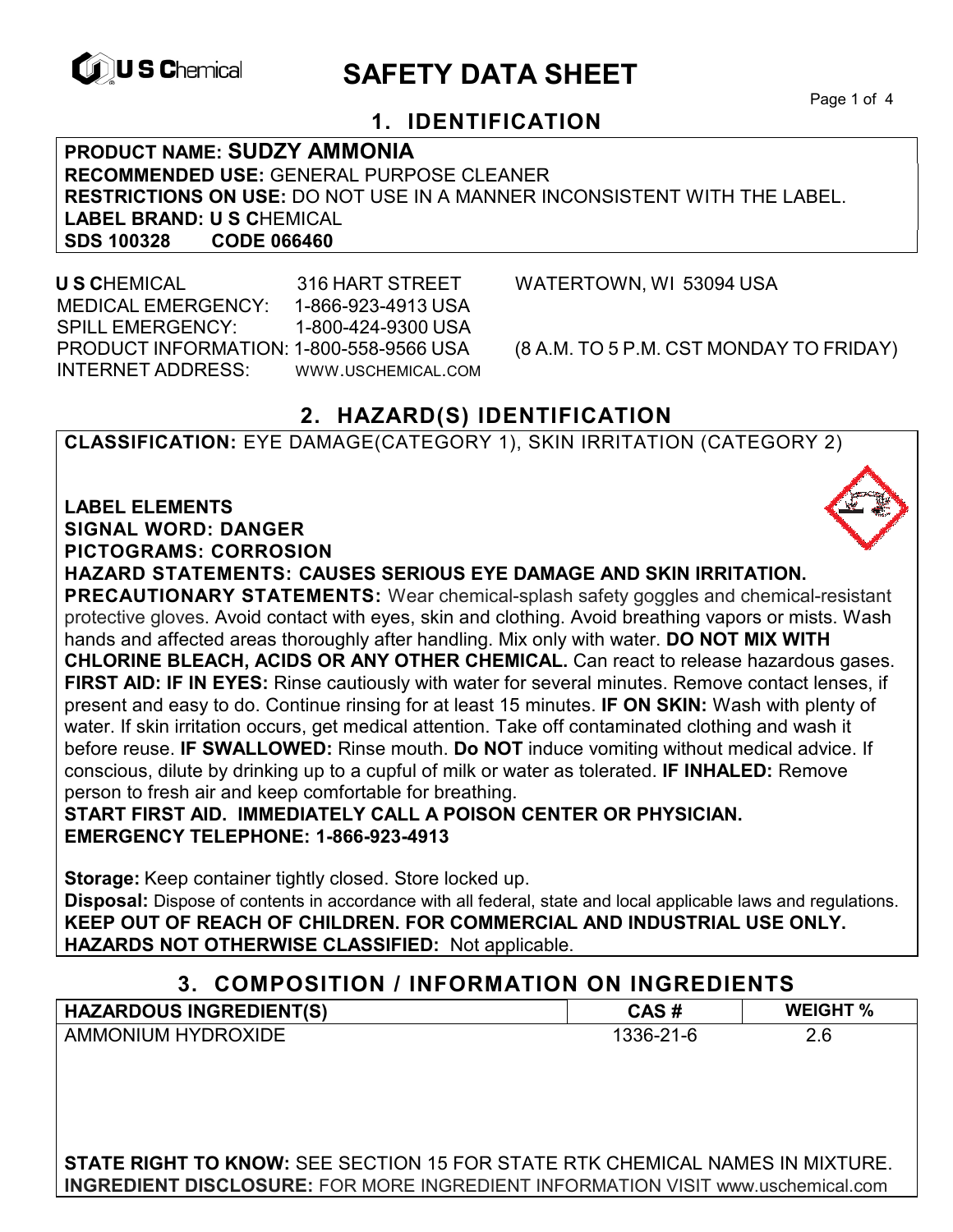### **4. FIRST-AID MEASURES** Page 2 of 4

**IF IN EYES:** RINSE CAUTIOUSLY WITH WATER FOR SEVERAL MINUTES. REMOVE CONTACT LENSES, IF PRESENT AND EASY TO DO. CONTINUE RINSING FOR AT LEAST 15 MINUTES. **IF ON SKIN:** WASH WITH PLENTY OF WATER. IF SKIN IRRITATION OCCURS, GET MEDICAL ATTENTION. TAKE OFF CONTAMINATED CLOTHING AND WASH IT BEFORE REUSE. **IF SWALLOWED:** RINSE MOUTH. **Do NOT** INDUCE VOMITING WITHOUT MEDICAL ADVICE. IF CONSCIOUS, DILUTE BY DRINKING UP TO A CUPFUL OF MILK OR WATER AS TOLERATED. **IF INHALED:** REMOVE PERSON TO FRESH AIR AND KEEP COMFORTABLE FOR BREATHING. **START FIRST AID. IMMEDIATELY CALL A POISON CENTER OR PHYSICIAN. EMERGENCY TELEPHONE: 1-866-923-4913**

**MOST IMPORTANT SYMPTOMS / EFFECTS:** CAUSES SERIOUS EYE DAMAGE AND SKIN IRRITATION. MAY CAUSE BLINDNESS WITHOUT IMMEDIATE FIRST AID. HARMFUL IF SWALLOWED.

**MEDICAL CONDITIONS AGGRAVATED:** NONE KNOWN. **NOTE TO PHYSICIAN:** CALL 1-866-923-4913 FOR EXPOSURE MANAGEMENT ASSISTANCE.

### **5. FIRE-FIGHTING MEASURES**

**CHEMICAL HAZARDS:** EYE CORROSIVE AND SKIN IRRITANT. NON-FLAMMABLE. **COMBUSTION PRODUCT HAZARDS:** OXIDES OF CARBON AND OTHER FUMES. **METHODS:** SELECT EXTINGUISHER AND METHODS BASED ON FIRE SIZE AND TYPE. **EQUIPMENT:** WEAR SCBA AND FULL PROTECTIVE GEAR AS CONDITIONS WARRANT. **NFPA RATING:** HEALTH-3/FLAMMABILITY-0/ INSTABILITY-0/SPECIAL HAZARD-N.AP. **SUITABLE EXTINGUISHERS:** WATER, DRY CHEMICAL, CO2 OR FOAM SUITABLE FOR FIRE. **UNSUITABLE EXTINGUISHERS:** NO RESTRICTIONS BASED ON CHEMICAL HAZARDS.

# **6. ACCIDENTAL RELEASE MEASURES**

**PERSONAL PRECAUTIONS:** EVACUATE UNPROTECTED PERSONNEL FROM AREA. WEAR PERSONAL PROTECTION. SEE SECTION 8. RUBBER BOOTS RECOMMENDED. VENTILATE AREA IF NEEDED. BE CAREFUL NOT TO SLIP. WASH THOROUGHLY AFTER CLEAN-UP. **ENVIRONMENTAL PRECAUTIONS:** PREVENT SPILL FROM ENTERING DRAIN, STORM SEWER OR SURFACE WATERWAY. PREVENT WATER AND SOIL CONTAMINATION. **CLEAN-UP METHODS:** SMALL SPILLS MAY BE WIPED UP AND RINSED WITH WATER. FOR LARGER SPILLS, DIKE TO CONTAIN. PUMP TO LABELED CONTAINER OR ABSORB SPILLAGE AND SCOOP UP WITH INERT ABSORBENT MATERIAL. AFTER SPILL COLLECTION, RINSE AREA WITH WATER AND FOLLOW WITH NORMAL CLEAN-UP PROCEDURES.

# **7. HANDLING AND STORAGE**

**HANDLING:** FOLLOW ALL LABEL DIRECTIONS. INSTRUCT PERSONNEL ABOUT PROPER USE, HAZARDS, PRECAUTIONS, AND FIRST AID MEASURES. AVOID INHALATION, INGESTION, AND CONTACT WITH SKIN, EYES AND CLOTHING. DO NOT TASTE OR SWALLOW. REMOVE AND WASH CONTAMINATED CLOTHING AND FOOTWEAR BEFORE REUSE. PRODUCT RESIDUE MAY REMAIN IN EMPTY CONTAINERS. HANDLE CAREFULLY TO AVOID DAMAGING CONTAINER.

**STORAGE:** KEEP CONTAINER TIGHTLY CLOSED. STORE LOCKED UP. STORE AT AMBIENT TEMPERATURES IN A DRY AREA OUT OF DIRECT SUNLIGHT. PROTECT FROM FREEZING. ROTATE STOCK REGULARLY. KEEP AWAY FROM FOOD AND DRINK. KEEP OUT OF REACH OF CHILDREN.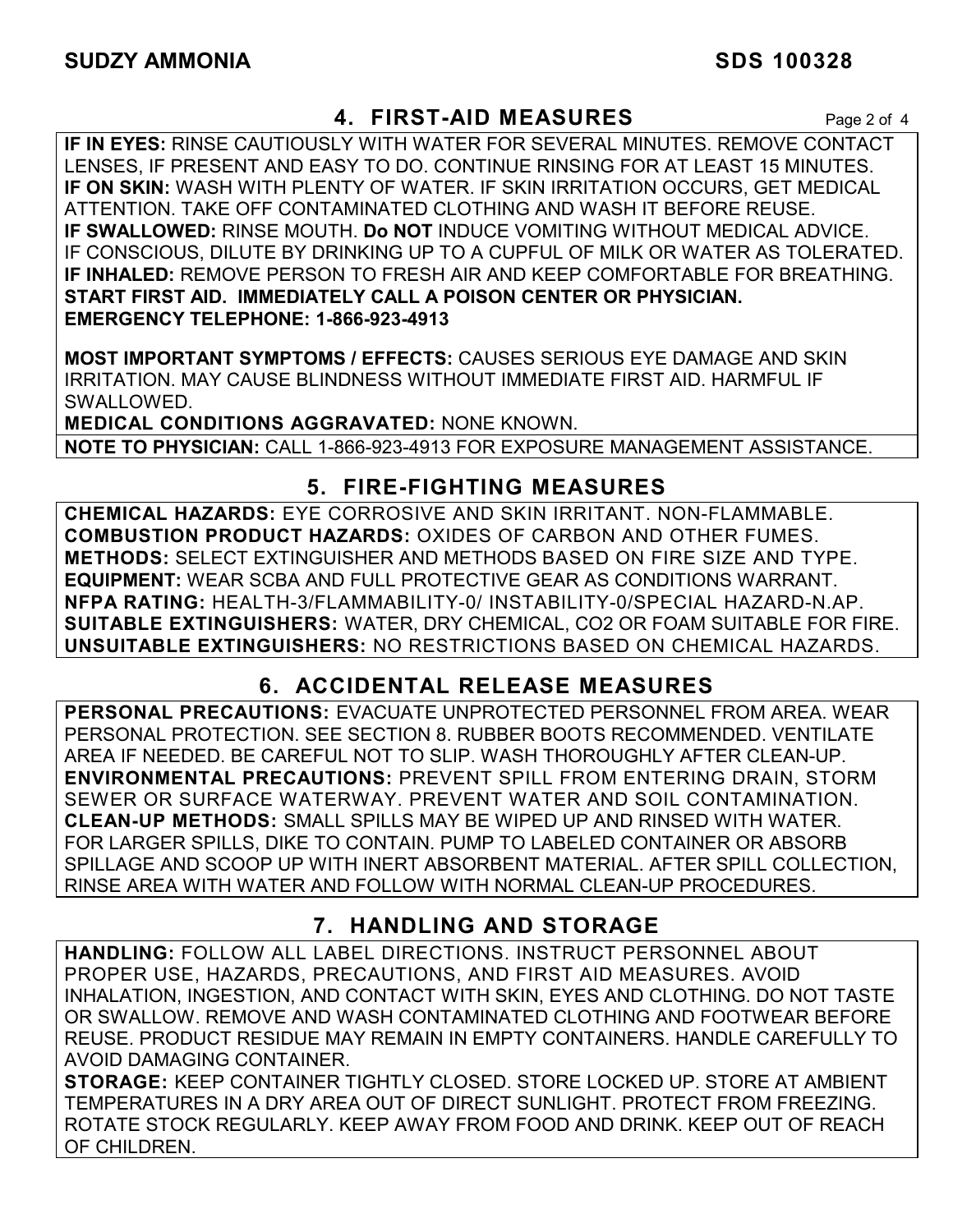#### **SUDZY AMMONIA SDS 100328**

#### **8. EXPOSURE CONTROLS / PERSONAL PROTECTION** Page 3 of 4

#### **EXPOSURE LIMITS:**

AMMONIUM HYDROXIDE = 25 PPM TWA (ACGIH), 50 PPM TWA (OSHA), 35 PPM STEL AS NH3 (ACGIH) **ENGINEERING CONTROLS:** GENERAL ROOM VENTILATION IS TYPICALLY ADEQUATE.

#### **PERSONAL PROTECTION**

**EYES:** CHEMICAL-SPLASH SAFETY GOGGLES. **HANDS:** CHEMICAL-RESISTANT PROTECTIVE GLOVES (NITRILE, NEOPRENE OR RUBBER). **RESPIRATORY:** PROTECTIVE EQUIPMENT NOT REQUIRED WITH NORMAL USE. NIOSH/MSHA CERTIFIED RESPIRATOR IF EXPOSURE LIMITS ARE EXCEEDED. **FEET:** RUBBER BOOTS RECOMMENDED DURING SPILL CLEAN-UP. **BODY:** PROTECTIVE EQUIPMENT NOT REQUIRED WITH NORMAL USE. **HYGIENE MEASURES:** HANDLE IN ACCORDANCE WITH GOOD INDUSTRIAL HYGIENE AND SAFETY PRACTICE. TAKE OFF CONTAMINATED CLOTHING AND WASH IT BEFORE REUSE. WASH HANDS AND AFFECTED AREAS THOROUGHLY AFTER HANDLING. PROVIDE SUITABLE FACILITIES FOR QUICK DRENCHING OR FLUSHING OF THE EYES IN CASE OF CONTACT OR SPLASH HAZARD.

#### **9. PHYSICAL AND CHEMICAL PROPERTIES**

| <b>APPEARANCE: COLORLESS LIQUID</b>    |
|----------------------------------------|
| <b>ODOR: AMMONIA</b>                   |
| pH CONCENTRATE: 11.3                   |
| pH READY-TO-USE: N.AP.                 |
| pH @ USE DILUTION: N.AV.               |
| <b>PHYSICAL STATE: LIQUID</b>          |
| <b>RELATIVE DENSITY (WATER): 0.990</b> |
| <b>SOLUBILITY (WATER): COMPLETE</b>    |
| <b>VAPOR PRESSURE: N.AV.</b>           |
| <b>VAPOR DENSITY: N. AV.</b>           |
| <b>VISCOSITY: NON-VISCOUS</b>          |

**AUTO-IGNITION TEMPERATURE:** N.AV. **DECOMPOSITION TEMPERATURE:** N.AV. **EXPLOSIVE LIMITS (LEL/UEL):** NONE **EVAPORATION RATE:** N.AV. **FLAMMABILITY (SOLID, GAS):** N.AP. **FLASH POINT:** NONE **INITIAL BOILING POINT/RANGE:** N.AV. **MELTING POINT/FREEZING POINT:** N.AV. **ODOR THRESHOLD:** N.AV. **PARTITION COEFF. (N-OCTANOL/WATER):** N.AV **OTHER:** N.AV.

#### **10. STABILITY AND REACTIVITY**

**REACTIVITY:** NO HAZARD. **CHEMICAL STABILITY:** STABLE.

**POSSIBILITY OF HAZARDOUS REACTIONS:** NONE KNOWN. WILL NOT POLYMERIZE. **CONDITIONS TO AVOID:** TEMPERATURES BELOW 35°F (1.6°C) OR ABOVE 120°F (49°C). **MATERIALS TO AVOID:** DIRECT MIXING WITH OTHER CHEMICALS. MIX ONLY WITH WATER. **HAZARDOUS DECOMPOSITION PRODUCTS:** NONE UNDER NORMAL CONDITIONS.

#### **11. TOXICOLOGICAL INFORMATION**

**ROUTES OF EXPOSURE:** EYES, SKIN, INGESTION, INHALATION. **INFORMATION ON ROUTES OF EXPOSURE:** NO LC50/LD50 TEST DATA ON MIXTURE. **ACUTE EFFECTS /SYMPTOMS**

 **EYES:** CAUSES SERIOUS EYE DAMAGE. MAY CAUSE PAIN, REDNESS AND WATERING. **SKIN:** CAUSES SKIN IRRITATION. MAY CAUSE DELAYED PAIN, DRYING AND REDNESS. **INGESTION:** CAUSES IRRITATION OR BURNS TO MOUTH, THROAT AND STOMACH. **INHALATION:** CAUSES IRRITATION OR BURNS TO NOSE, THROAT + RESPIRATORY SYSTEM. **CHRONIC / OTHER EFFECTS:** NO REPORTABLE GERM CELL MUTAGENS, SKIN SENSITIZERS, RESPIRATORY SENSITIZERS, REPRODUCTIVE TOXINS OR ASPIRATION HAZARDS. **SPECIFIC TARGET ORGANS (SINGLE/REPEATED):** NONE KNOWN. **NUMERICAL MEASURES OF TOXICITY:** ATEmix (ORAL-RAT) = ABOVE 2000 MG / KG

**CARCINOGENS:** NO REPORTABLE ACGIH, IARC, NTP, OR OSHA CARCINOGENS.